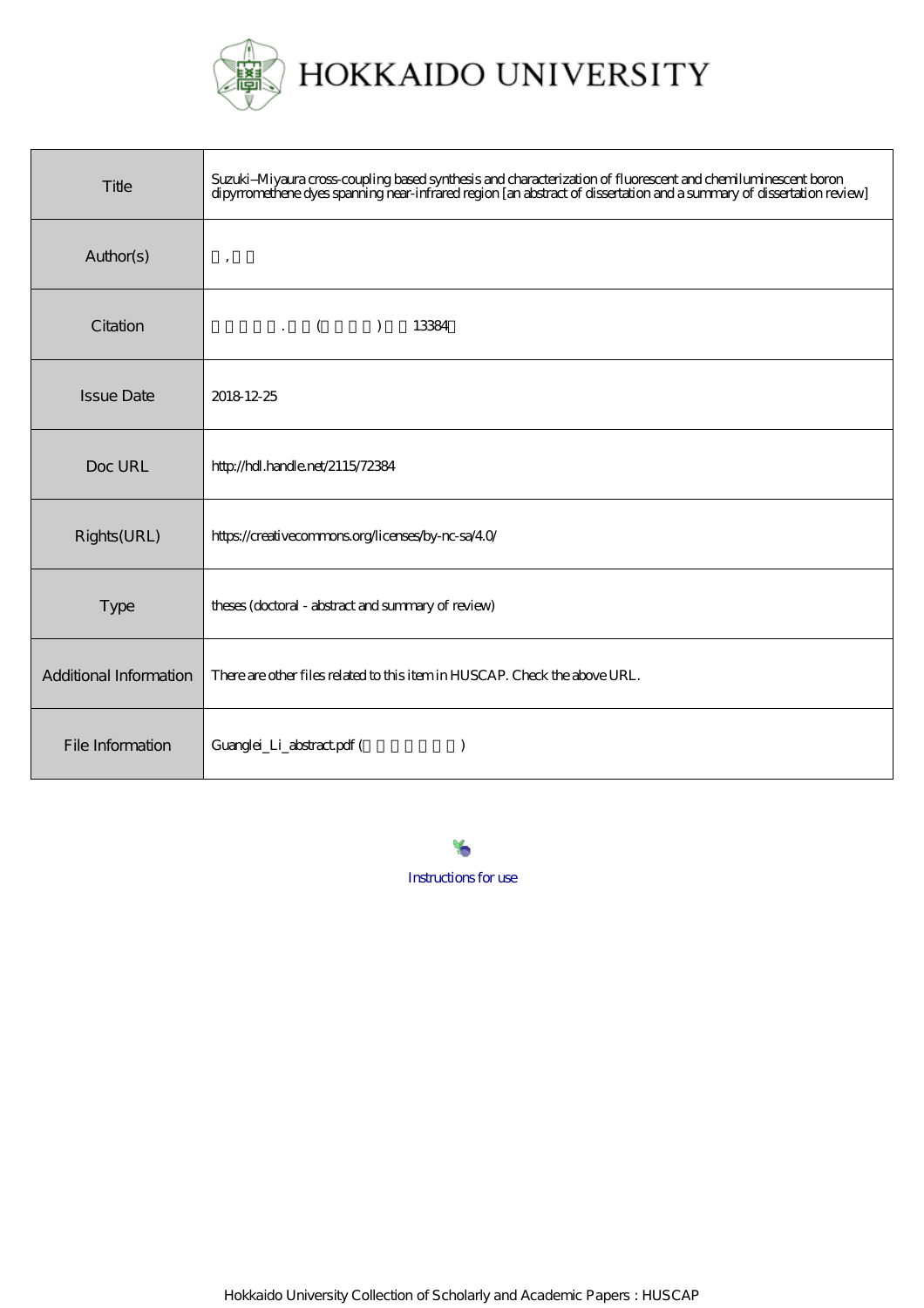学 位 論 文 内 容 の 要 旨

博士(環境科学) 氏 名 李 光 磊

学 位 論 文 題 名

Suzuki–Miyaura cross-coupling based synthesis and characterization of fluorescent and chemiluminescent boron dipyrromethene dyes spanning near-infrared region

(近赤外領域にわたるボロンジピロメテン蛍光および化学発光色素の鈴木-宮浦クロスカップリン グを活用した合成とその特性評価)

Fluorescence has been used extensively in diverse fields, such as clinical diagnostics, life science, materials, food analysis and environmental sciences. Compared to traditional measurement methods, fluorescence imaging offers an optional way which possesses incomparable merits, especially for cellular sensing and imaging of living systems. For instance, fluorescence imaging is a non-invasive measurement, and it does not consume or destroy the specimens, it is a safe detection method for both analytes and analysts.

As fluorophores, which correspond to convert the information of analytes to detectable fluorescence signals, are the essential elements of the fluorescence sensing systems. The rapid growth of using fluorescence technology call for design, development, and characterization of fluorophores featuring various properties.

In chapter 1, the advantages of near-infrared (NIR) dyes were stated as well as some representative examples. The properties of boron dipyrromethene (BODIPY) dyes and the way to design and synthesize NIR BODIPY dyes were illustrated.

In chapter 2, a series of red and near-infrared dyes derived from BODIPY were developed by introducing thiophene and its derivatives to the 3- and 5- positions of the dichloroBODIPY core. For the first time, cyclictriol boronates and N-methyliminodiacetic acid (MIDA) boronate were used as organoboron species to couple with 3,5-dichloroBODIPY via the one-step Suzuki– Miyaura cross-coupling. Six kinds of thieno-expended BODIPY dyes were synthesized in acceptable yields ranging from 31% to 79%. All six dyes showed different absorption and emission wavelengths spanning a wide range (c.a. 600–850 nm) in the red and NIR regions with relatively high quantum yields (19–85%).

In chapter 3, a series of three luminol-based NIR chemiluminescent BODIPY dyes were developed by conjugating a luminol part at the 2-position of the NIR fluorescent BODIPY dyes through a direct bond. By applying last-stage functionalization, the chemiluminescent dyes were synthesized in high reaction yields. The synthesized dyes emit different